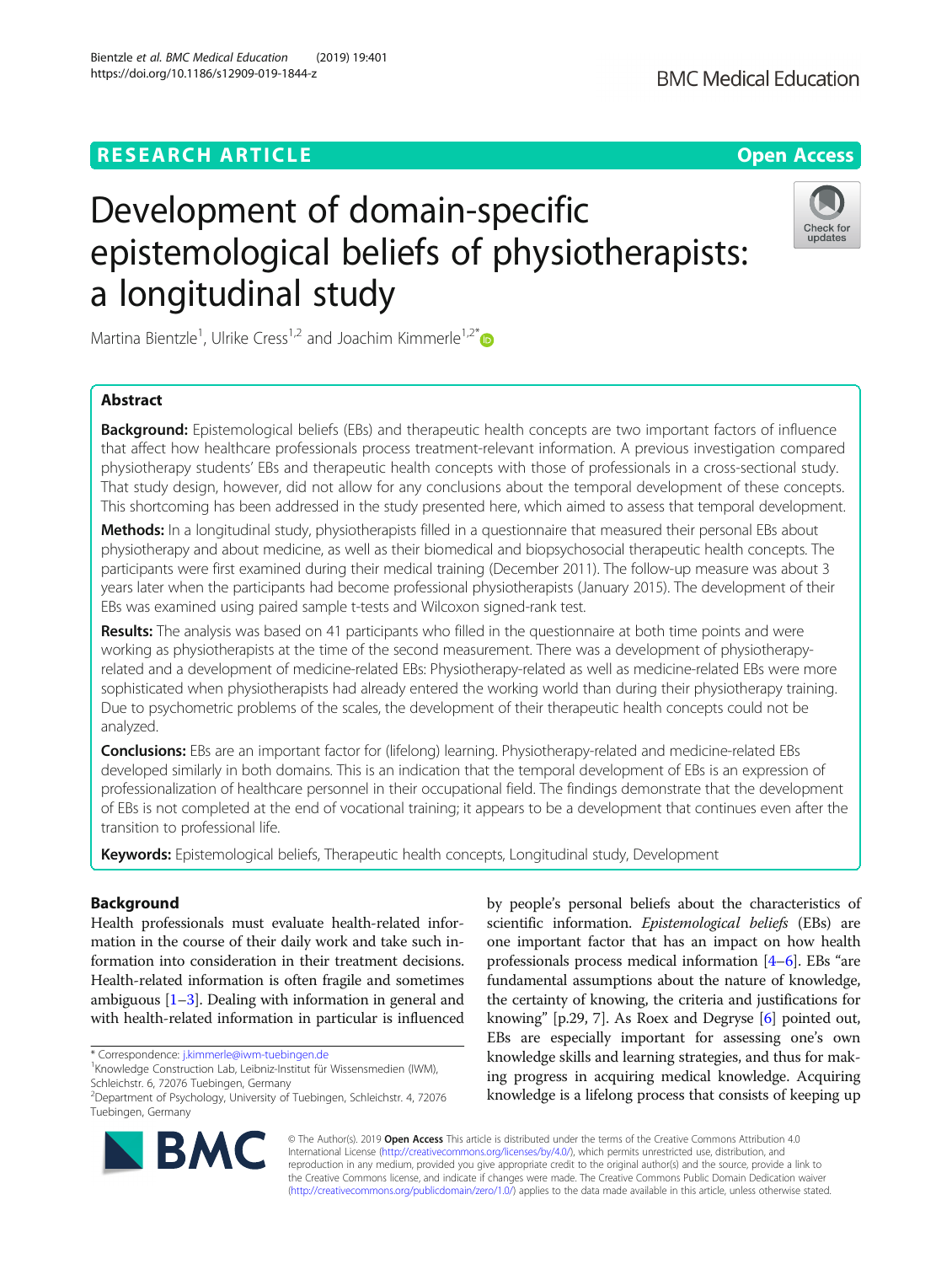with the rapid advances in medical research. In the medical field [\[7](#page-5-0)], but also in other domains, such as mathematics [\[8](#page-5-0)] or reading comprehension [[9\]](#page-5-0), positive relationships between sophisticated EBs and learning success have frequently been observed (for an overview see  $[10]$  $[10]$  $[10]$ ). EBs can be developed through problem-based learning settings and through arguing about different perspectives [[11\]](#page-5-0). As a consequence of developing more sophisticated EBs, people tend to consider scientific knowledge to be more tentative, contextual, and subjective. Handling ill-structured problems [[5\]](#page-5-0) and dealing with patients with their individual medical histories and concerns are also relevant factors in the development of EBs [[4\]](#page-5-0) in medical contexts.

Previous research has shown that EBs can be regarded as domain-specific beliefs that also have a domaingeneral element [\[12,](#page-5-0) [13\]](#page-5-0). Students evaluate knowledge in science as more certain, for example, than knowledge in psychology [\[14\]](#page-5-0). They also assess knowledge in biology to be more tentative than knowledge in physics [[15\]](#page-5-0). At the same time, however, advanced students in general have more sophisticated EBs than freshmen. As "mental structures were likely to be both context- and contentdependent" (p.202,  $[16]$  $[16]$ ) the investigation of the development of EBs should take a discipline-specific perspective into account.

Another important factor that has an impact on how health professionals process health-related information is their own personal therapeutic health concept [\[17](#page-5-0)]. In today's healthcare system, two therapeutic health concepts are relevant: a biomedical (bm) therapeutic health concept and a biopsychological (bps) therapeutic health concept. This relevance is reflected in the common occurrence of the International Classification of Diseases (ICD)  $[18]$  $[18]$  (based on the *bm* concept) and the International Classification of Functioning, Disability and Health (ICF) [\[19](#page-5-0)] (based on the *bps* concept). The widely used approach of patient-centeredness is closely linked to the bps concept [[20](#page-5-0), [21](#page-5-0)]. Health professionals' personal therapeutic health concepts influence how they communicate with patients [[22](#page-5-0)] and how they handle treatment-relevant information [\[23](#page-5-0), [24\]](#page-5-0). As physiotherapists aim to promote patients' participation and activity in their daily life, the bps concept is supposed to be more prevalent among physiotherapists than the bm concept [\[25](#page-5-0), [26](#page-5-0)]. However, adopting this perspective is challenging for many physiotherapists [[27](#page-5-0)], even though there is evidence that a *bps* approach can be more effective in treating patients than a  $bm$  approach  $[28]$  $[28]$ . It is conceivable that the development of therapeutic health concepts could be part of the professionalization process of heath personnel. So far, however, not much is known about health professionals' temporal development of bm and *bps* concepts.

Epistemological beliefs and therapeutic health concepts are two important factors of influence that affect how health professionals process treatment-relevant information. A cross-sectional study found that EBs and therapeutic health concepts differed depending on the participants' training status [[29](#page-5-0)]. Professional physiotherapists showed more sophisticated physiotherapy-related and more sophisticated medicine-related EBs than physiotherapy students. It was also found that professional physiotherapists had a more pronounced bm concept than students. Moreover, professional physiotherapists had a more pronounced bps concept than first-year students. No conclusions can be drawn about the temporal development of the concepts from such a cross-sectional study. Thus, the present study aimed to examine the development of EBs and therapeutic health concepts over time with a longitudinal study design. Based on the previous considerations, the following hypotheses were stated:

Hypothesis 1: There will be a development of EBs:

- a) Physiotherapy-related EBs will be more sophisticated when physiotherapists have already entered the working world than during their physiotherapy training.
- b) Medicine-related EBs will be more sophisticated when physiotherapists have already entered the working world than during their physiotherapy training.

Hypothesis 2: There will be a development of the therapeutic health concept:

- a) The  $bm$  health concept will be more pronounced when physiotherapists have already entered the working world than during their physiotherapy training.
- b) The *bps* health concept will be more pronounced when physiotherapists have already entered the working world than during their physiotherapy training.

# Methods

# Participants

Eighty-four participants took part in this longitudinal study at the first measurement point (December 2011; t1). At that time, they were all students at a school of physiotherapy in Tübingen, Germany (PT Academy). Twenty-nine students were first-year students and 55 were advanced students (second and third year). At t1, 80 students (95%) were between 21 and 30 years old, only 4 students (5%) were between 31 and 40. Fifty-eight were women, 26 were men. Forty-six physiotherapists (55% of those who had participated in the first measurement) filled in the questionnaire at the second measurement point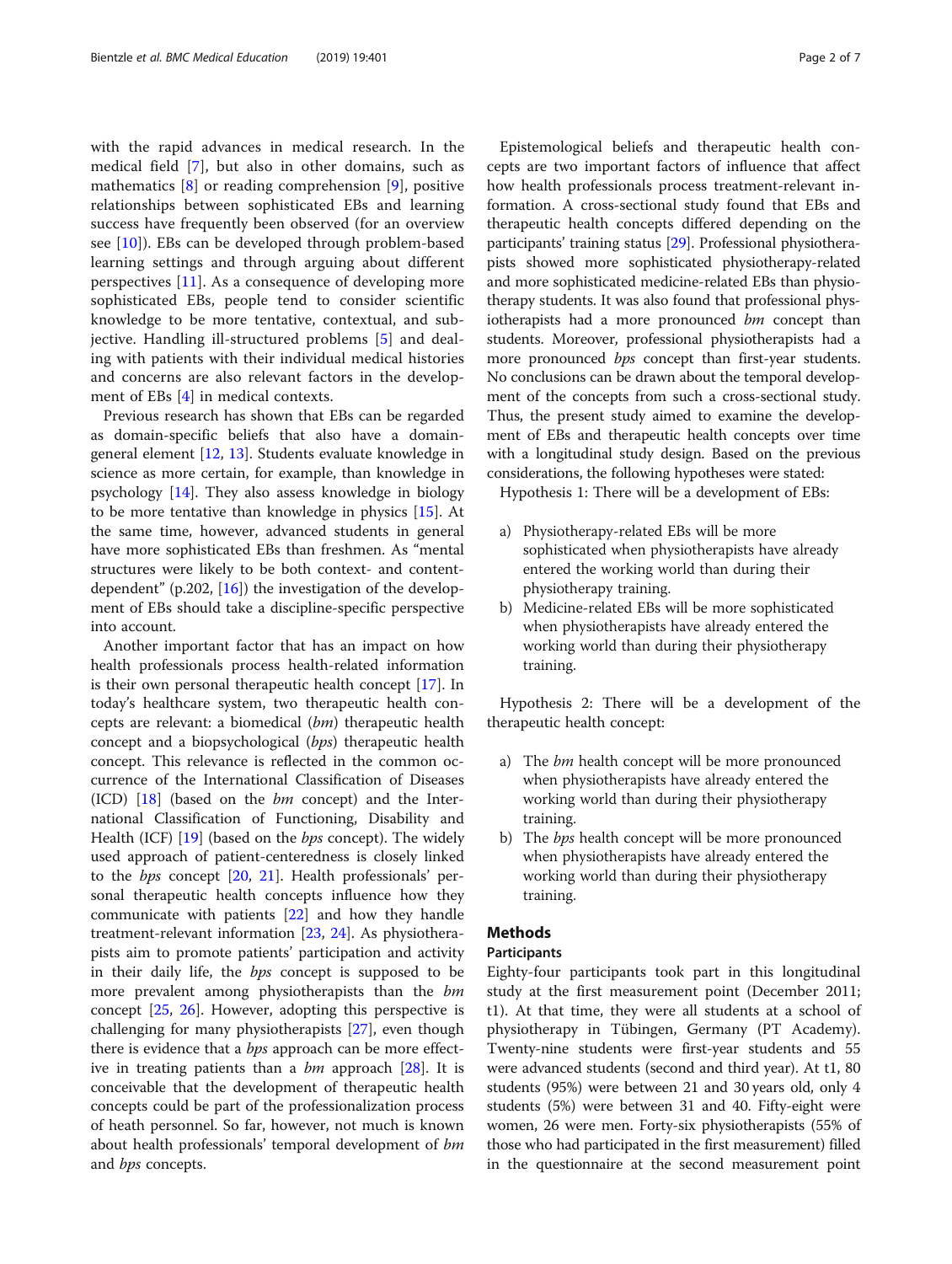(January 2015; t2). At that time, they were working in different places (multiple answers were possible): Six were working in a hospital (four in an emergency hospital, two in a rehabilitation center), 37 were employed in a physiotherapy practice, two were self-employed in a physiotherapy practice, and three were working in the sports sector. Two of the participants were not working as physiotherapists at t2. The following analysis is based on those 41 participants who filled in the questionnaire at both measurement points and were working as physiotherapists at the time of t2 (see Fig. 1).

## Procedure

The data collection at t1 took place at the PT Academy. After informing the students about privacy protection, their right to terminate their participation at any time without any disadvantage, and about the general purpose of the study, they gave written informed consent. Then they were asked to fill in the questionnaire (see below).

The follow-up measurement was conducted online 3 years later. All participants who were students at the PT Academy at t1 were contacted by e-mail from the secretary's office of the PT Academy. They were asked to fill in an online questionnaire. Participation took about 15 min and was compensated with the opportunity to take part in a lottery, where participants could win ten vouchers worth 15 Euros each. The datasets were linked by a code that the participants had created individually following a fixed

procedure (the first letter of their mother's first name, the first letter of their father's first name, and their mother's year of birth).

# Measurements

As described in the procedure of the cross-sectional analysis [\[29\]](#page-5-0), the health-related EBs were measured with the Connotative Aspects of Epistemological Beliefs (CAEB) scale [[30\]](#page-5-0). This scale was adapted to the domains of physiotherapy and medicine respectively. The participants assessed the knowledge in the field of physiotherapy and in medicine on seven-point semantic differential scales. Analogously to the cross-sectional study the CAEB-subscale texture was used, in which both domains were described with the same ten pairs of adjectives respectively. Sample items of this scale are "sorted – unsorted" or "absolute – relative", whereby "unsorted" and "relative" represented sophisticated EBs (see Table [1\)](#page-3-0).

The *bm* and *bps* health concepts were measured following the procedure presented previously [\[17,](#page-5-0) [29](#page-5-0)]. Participants rated the importance of five representative bm terms, such as "diagnosis", and five characteristic bps concepts, such as "functionality", on six-point Likert scales ranging from 1 (not important) to 6 (very important) (see Table [2](#page-3-0)).

## Statistical analysis

Data analysis was performed using IBM SPSS 20.0 for Windows [[31\]](#page-5-0). Cronbach's Alpha was calculated to

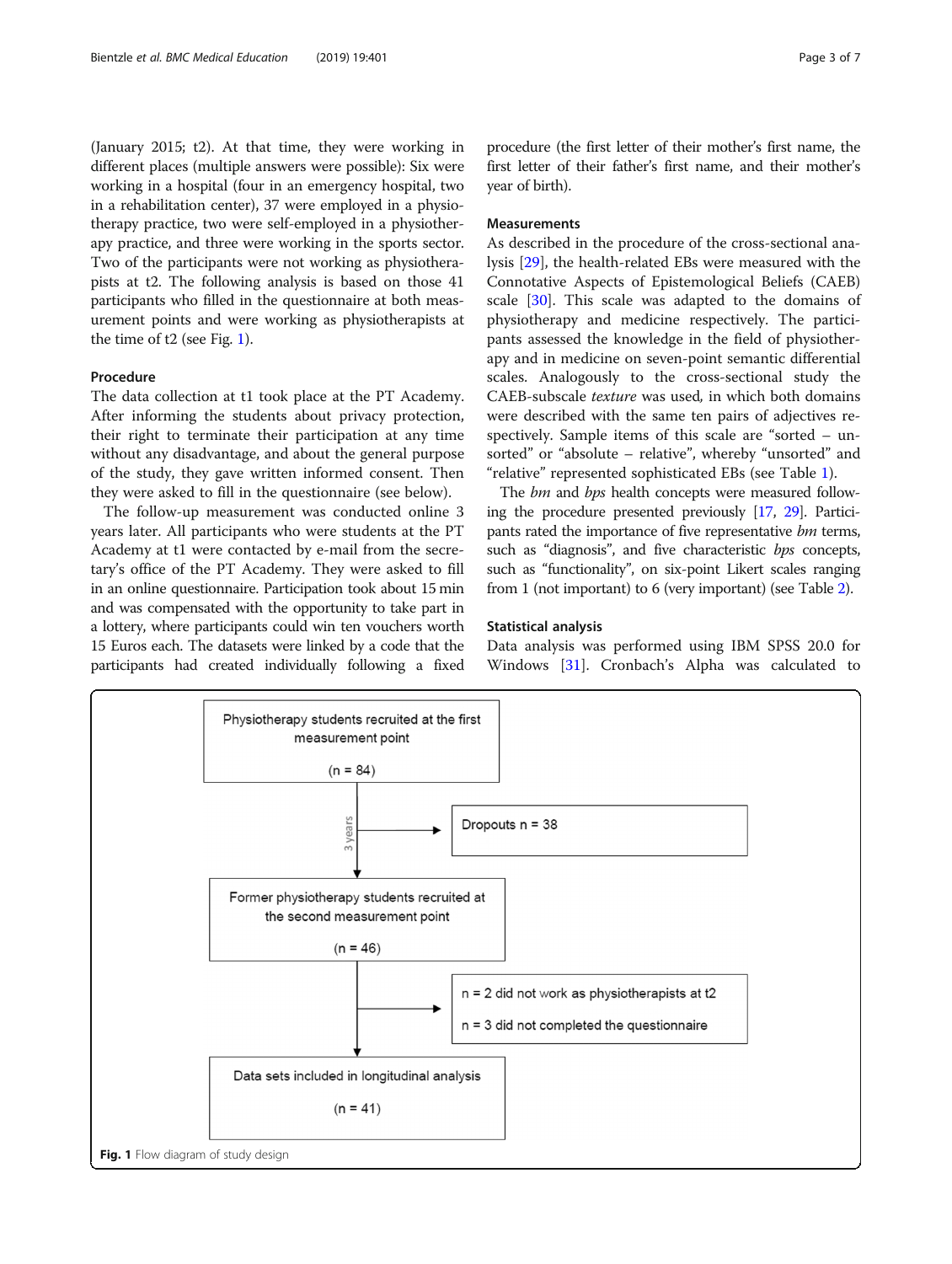<span id="page-3-0"></span>Table 1 The texture subscale of the Connotative Aspects of Epistemological Beliefs (CAEB) scale

| Knowledge in the domain of physiotherapy [or medicine respectively] is |             |               |               |  |  |
|------------------------------------------------------------------------|-------------|---------------|---------------|--|--|
|                                                                        | objective   | 0-0-0-0-0-0-0 | subjective    |  |  |
|                                                                        | confirmable | п-п-п-п-п-п-п | unconfirmable |  |  |
| Β                                                                      | superficial | 0-0-0-0-0-0-0 | profound      |  |  |
| 4                                                                      | exact       | п-п-п-п-п-п-п | vaque         |  |  |
| 5                                                                      | absolute    | п-п-п-п-п-п-п | relative      |  |  |
| 6                                                                      | sorted      | п-п-п-п-п-п-п | unsorted      |  |  |
|                                                                        | precise     | 0-0-0-0-0-0-0 | imprecise     |  |  |
| 8                                                                      | definite    | п-п-п-п-п-п-п | ambiguous     |  |  |
| g <sup>r</sup>                                                         | negotiated  | 0-0-0-0-0-0-0 | discovered    |  |  |
| 10                                                                     | structured  | п-п-п-п-п-п-п | unstructured  |  |  |

Seven-point semantic differential scales for measuring EBs about physiotherapy and medicine (texture subscale); reversely coded items are marked with a superscript 'r'

determine internal consistency for all scales. All data are reported as means  $(M)$  ± standard deviations and median values. For testing the hypotheses, paired sample t-tests were applied. Paired sample t-tests were also applied for comparing EBs regarding physiotherapy to EBs regarding medicine at t1 and t2. As it is discussed whether t-tests should be used for Likert scales [\[32\]](#page-5-0), Wilcoxon signedrank tests and Mann-Whitney U tests were also calculated, as nonparametric test equivalents to the t-tests.

The level of significance was set at  $P < 0.050$ . Cohen's d scores were calculated as effect sizes of mean differences.

# Ethics statement

This research was performed in accordance with the Declaration of Helsinki. The PT Academy's administration provided ethical approval for the participation of its students (due to legal specifications, the school administration was responsible for checking and approving the participation of its students). Regarding the follow-up

Table 2 Therapeutic health concepts scale

| How important are the following subjects for your therapeutic thinking<br>and acting? |                                                                |  |  |  |
|---------------------------------------------------------------------------------------|----------------------------------------------------------------|--|--|--|
| 1                                                                                     | Functionality                                                  |  |  |  |
| $2*$                                                                                  | Diagnosis                                                      |  |  |  |
| $3*$                                                                                  | Science                                                        |  |  |  |
| 4*                                                                                    | Evidence-based methods                                         |  |  |  |
| 5                                                                                     | Limited activity of a patient                                  |  |  |  |
| 6*                                                                                    | Standardized tests                                             |  |  |  |
| 7                                                                                     | Limited participation of a patient (in the social environment) |  |  |  |
| $8*$                                                                                  | Medical quidelines                                             |  |  |  |
|                                                                                       |                                                                |  |  |  |

9 Mental health of a patient

10 Requirements of the patient's everyday life

Six-point Likert scales for measuring the bm and bps concepts; bm items are marked with an asterisk (\*)

measurement, this study had full approval of the ethics committee of the Leibniz-Institut für Wissensmedien (approval number: LEK 2013/035). All participants took part voluntarily and anonymously.

# Results

# Health-related EBs

The internal consistency of the CAEB-subscale texture was acceptable in both domains (t1:  $\alpha_{\text{phys}} = 0.62 \ \alpha_{\text{med}} =$ 0.65; t2:  $\alpha_{\text{phys}} = 0.66$ ;  $\alpha_{\text{med}} = 0.67$ ).

Hypothesis 1a predicted a development of physiotherapyrelated EBs. This assumption was supported by the data (see Table 3 for means and standard deviations). There were significant differences between the physiotherapyrelated EBs at t1 and t2, t(40) =  $-4.26$ ,  $P < 0.001$ , d = 0.66 (Wilcoxon signed-rank test:  $z = -3.50$ ,  $P < 0.001$ ).

Hypothesis 1b predicted a development of medicinerelated EBs. This assumption was also supported by the data (see Table 3). Significant differences between the medicine-related EBs at t1 and t2 were found,  $t(40) = -5.04$ ,  $P < 0.001$ ,  $d = 0.79$  (Wilcoxon signedrank test:  $z = -4.15$ ,  $P < 0.001$ ).

In accordance with the cross-sectional study [\[29\]](#page-5-0) an additional explorative analysis disclosed that first-year students showed greater development  $(M<sub>Diff</sub> = 0.82 \pm$ 0.56) than the advanced students ( $M<sub>Diff</sub> = 0.39 \pm 0.66$ ) regarding medicine-related EBs,  $t(40) = 1.97$ ,  $P = 0.028$ , d = 0.70 (Mann-Whitney-U-test: U = 105.00,  $P = 0.024$ ).

Finally, like at t1,  $t(40) = 3.67$ ,  $P < 0.001$ ,  $d = 0.57$ (Wilcoxon signed-rank test:  $z = -3.40$ ,  $P = 0.001$ ), the EBs regarding physiotherapy were still more sophisticated than EBs regarding medicine at  $t2$ ,  $t(40) = 2.50$ ,  $P = 0.009$ , d = 0.39 (Wilcoxon signed-rank test: z = − 2.27,  $P = 0.023$ ). The difference between physiotherapy- and medicine-related EBs were similar at both time points ( $Diff_{t1} = 0.28$ , SD = 0.49; Diff<sub>t2</sub> = 0.21, SD = 0.56;  $t(40) = 0.64$ ,  $p = .262$ ).

# Therapeutic health concepts

The internal consistency of the subscale  $bm$  health concept was poor (t1:  $\alpha$  = 0.54; t2:  $\alpha$  = 0.63). The same was true of the *bps* heath concept scale (t1: α = 0.57; t2: α = 0.52). Due

| <b>Table 3 Health-related EBs</b> |  |
|-----------------------------------|--|
|-----------------------------------|--|

| <b>FBs</b><br>Time of measurement | EBs (texture)<br>regarding<br>knowledge in<br>physiotherapy | EBs (texture) regarding<br>knowledge in medicine |
|-----------------------------------|-------------------------------------------------------------|--------------------------------------------------|
| First measurement                 | $M = 3.37 + 0.62$                                           | $M = 3.09 + 0.57$                                |
|                                   | Median $=$ 3.40                                             | Median $=$ 3.10                                  |
| Follow-up measurement             | $M = 3.82 + 0.59$                                           | $M = 3.60 + 0.57$                                |
|                                   | Median $=$ 3.80                                             | Median $=$ 3.50                                  |

Main effects of time of measurement on EBs regarding knowledge in physiotherapy and knowledge in medicine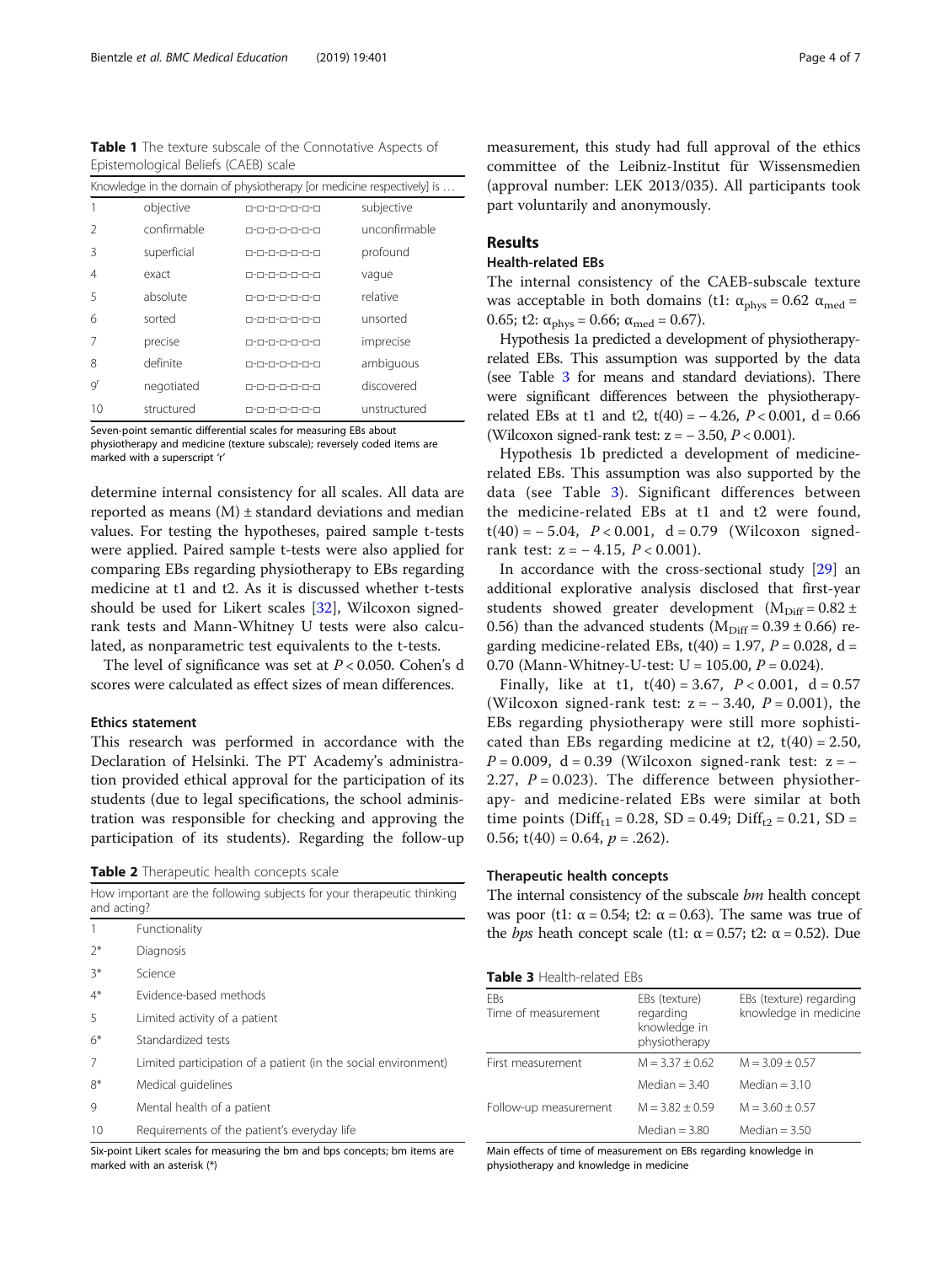to this psychometric shortcoming, no analyses regarding therapeutic health concepts could be conducted.

### **Discussion**

The aim of this longitudinal study was to contribute to a better understanding of the temporal development of health-related EBs and therapeutic health concepts of physiotherapy students over a period of 3 years. A previous cross-sectional study found that the EBs differed between students and professionals [\[29](#page-5-0)]. The longitudinal findings support these earlier results in that they demonstrate that both physiotherapy-related and medicinerelated EBs developed over time as people entered the working world. Former first-year students showed greater development of medicine-related EBs than former advanced students. However, this effect did not occur for physiotherapy-related EBs. In accordance with the crosssectional study [\[29\]](#page-5-0), at both time points physiotherapists' physiotherapy-related EBs were more sophisticated than their medicine-related EBs. Interestingly, the difference between physiotherapy- and medicine-related EBs were quite similar at both time points. Similar developmental trajectories in EBs in different disciplines call into question the assumption that different domain-specific EBs tend to develop asynchronously [[33\]](#page-6-0). Physiotherapy-related and medicine-related EBs emerged equally in both domains. Regarding the theoretical assumption that EBs are disciplinespecific but have a domain-general part, we cannot finally conclude whether the development we found relates in particular to a discipline-specific or to a general development of EBs. In future studies both discipline-specific and domain-general EBs should be assessed to address this issue. Based on the data presented here it is unclear whether this result would be transferable to other health domains or to other healthcare professionals. This is an aspect that should also be addressed in future research.

Concerning therapeutic health concepts, the scale of the *bm* and *bps* measure had to be excluded due to psychometric flaws. It is likely that the internal consistency was low because the scale consists of only 5 items and the number of items has an impact on Cronbach's alpha coefficient [\[34](#page-6-0)]. The research question as to whether there is temporal development of the bm and bps concepts cannot be answered with this study. The generalizability of the results might be reduced by the fact that all of the participating students were recruited from the same school of physiotherapy, whose educational approach was mainly influenced by a bps perspective. Generalizability is also limited because the sample consisted exclusively of physiotherapists trained in Germany; physiotherapy training in Germany differs from training in other countries in that most German physiotherapists attend vocational schools instead of universities. As often is the case in longitudinal studies that take several years to

complete, there was a substantial dropout rate that could potentially have biased the study results (in terms of a selection bias). As the same pattern of results was found as in the cross-sectional study, however, it is quite unlikely that the findings in this study result merely from a selection bias.

### Practical implications

As has been shown in several knowledge domains, EBs are an important factor that has an impact on how people process information. It is a key factor for (lifelong) learning, and the temporal development of EBs seems to be an expression of the professionalization of an individual in her or his working field. The findings demonstrate that the development of EBs is not completed at the end of vocational training: it is rather a development that continues even after the transition to professional life. The finding that both physiotherapyrelated and medicine-related EBs developed comparably in both domains could be a hint that the temporal development of EBs is discipline-specific and can be interpreted as an indicator of professionalization.

In order to foster the development of EBs during the education process, it might be an option to confront students with close-to-reality learning settings, using for example problem-based learning methods [\[35](#page-6-0)], which can facilitate the professionalization process [\[36\]](#page-6-0). Another approach could be to develop interprofessional learning settings [[37](#page-6-0)], such as interprofessional videos [[38](#page-6-0)] or interprofessional online learning platforms [[39](#page-6-0), [40\]](#page-6-0).

# Conclusions

EBs are highly relevant for learning, education, and information processing. Physiotherapy-related and medicinerelated EBs developed similarly in both domains. The development of EBs appears to be a continuing development throughout one's working life. Putting students into realistic learning scenarios already during their physiotherapy training, could be a promising strategy to foster the development of EBs.

#### Abbreviations

Bm: Biomedical; Bps: Biopsychological; CAEB: Connotative Aspects of Epistemological Beliefs scale; EBs: Epistemological beliefs; ICD: International Classification of Diseases; ICF: International Classification of Functioning, Disability and Health

#### Acknowledgements

The authors would like to thank the PT Academy Tuebingen for their organizational support and the participants for investing their personal time in participating.

#### Authors' contributions

MB, UC, and JK contributed to the conception and design of this study. MB made substantial contributions to the acquisition of data and performed the statistical analysis. MB and JK were responsible for drafting the article. UC contributed to its critical revision. All authors approved the final manuscript for publication. All authors have agreed both to be personally accountable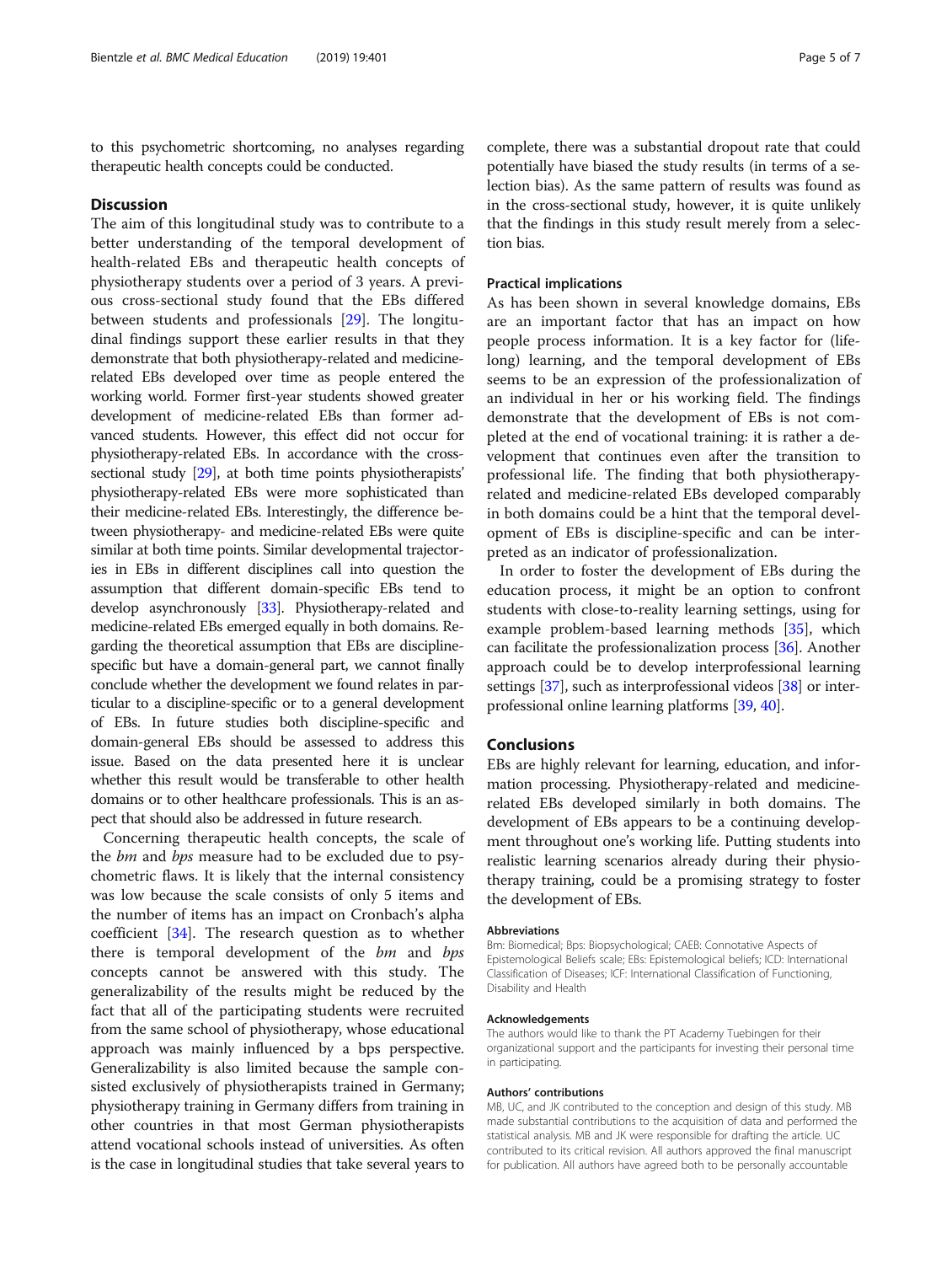#### <span id="page-5-0"></span>Funding

The research reported here was supported in part by a grant from the ScienceCampus Tuebingen Informational Environments (TP5.2–18065015) awarded to JK. The authors also acknowledge support by Deutsche Forschungsgemeinschaft and Open Access Publishing Fund of Tuebingen University. None of these funding bodies has exerted any influence on the design of the study and collection, analysis, interpretation of data and on writing the manuscript.

#### Availability of data and materials

Data are available on request to Martina Bientzle.

#### Ethics approval and consent to participate

This research was performed in accordance with the Declaration of Helsinki. The PT Academy's administration provided ethical approval regarding participation of its students (due to legal specifications, the school administration was responsible for checking and approving the participation of its students). Regarding the follow-up measurement this study had full approval by the ethics committee of the Leibniz-Institut für Wissensmedien (approval number: LEK 2013/035). All participants took part voluntarily and anonymously. They gave written informed consent and were informed about privacy protection, their right to terminate participation at any time without any disadvantage, and about the general purpose of the study.

#### Consent for publication

Not applicable.

#### Competing interests

The authors declare that they have no competing interests.

# Received: 16 May 2019 Accepted: 18 October 2019 Published online: 01 November 2019

#### References

- 1. Sniderman AD, Furberg CD. Why guideline-making requires reform. J Am Med Assoc. 2009;301:429–31. <https://doi.org/10.1001/jama.2009.15>.
- Kimmerle J, Flemming D, Feinkohl I, Cress U. How laypeople understand the tentativeness of medical research news in the media: an experimental study on the perception of information about deep brain stimulation. Sci Commun. 2015;37:173–89. <https://doi.org/10.1177/1075547014556541>.
- 3. Kienhues D, Stadtler M, Bromme R. Dealing with conflicting or consistent medical information on the web: when expert information breeds laypersons' doubts about experts. Learn Instruct. 2011;21:193–204. <https://doi.org/10.1016/j.learninstruc.2010.02.004>.
- 4. Knight LV, Mattick K. 'When I first came here, I thought medicine was black and white': making sense of medical students' ways of knowing. Soc Sci Med. 2006;63:1084–96. [https://doi.org/10.1016/j.socscimed.2006.01.017.](https://doi.org/10.1016/j.socscimed.2006.01.017)
- Roex A, Clarebout G, Dory V, Degryse J. Can ill-structured problems reveal beliefs about medical knowledge and knowing? A focus-group approach. BMC Med Educ. 2009;9:62. [https://doi.org/10.1186/1472-6920-9-62.](https://doi.org/10.1186/1472-6920-9-62)
- 6. Roex A, Degryse J. Introducing the concept of epistemological beliefs into medical education: the hot-air-balloon metaphor. Acad Med. 2007;82:616– 20. [https://doi.org/10.1097/ACM.0b013e3180556abd.](https://doi.org/10.1097/ACM.0b013e3180556abd)
- 7. Oh SA, Chung EK, Han ER, Woo YJ, Kevin D. The relationship between medical students' epistemological beliefs and achievement on a clinical performance examination. Korean J Med Educ. 2016;28:29–34. [https://doi.org/10.3946/kjme.2016.7.](https://doi.org/10.3946/kjme.2016.7)
- 8. Muis KR. Personal epistemology and mathematics: a critical review and synthesis of research. Rev Educ Res. 2004;74:317–77. [https://doi.org/10.3102/](https://doi.org/10.3102/00346543074003317) [00346543074003317.](https://doi.org/10.3102/00346543074003317)
- Schommer M. Epistemological development and academic performance among secondary students. J Educ Psychol. 1993;85:406–11. [https://doi.org/](https://doi.org/10.1037/0022-0663.85.3.406) [10.1037/0022-0663.85.3.406](https://doi.org/10.1037/0022-0663.85.3.406).
- 10. Greene JA, Cartiff BM, Duke RF. A meta-analytic review of the relationship between epistemic cognition and academic achievement. J Educ Psychol. 2018;110:1084–111. [https://doi.org/10.1037/edu0000263.](https://doi.org/10.1037/edu0000263)
- 11. Roex DV, A. Let's talk about thinking. Med Educ. 2012;46:1147–9. [https://doi.](https://doi.org/10.1111/medu.12038) [org/10.1111/medu.12038](https://doi.org/10.1111/medu.12038).
- 12. Buehl MM, Alexander PA, Murphy PK. Beliefs about schooled knowledge: domain specific or domain general? Contemp Educ Psychol. 2002;27:415– 49. [https://doi.org/10.1006/ceps.2001.1103.](https://doi.org/10.1006/ceps.2001.1103)
- 13. Muis KR, Bendixen LD, Haerle FC. Domain-generality and domain-specificity in personal epistemology research: philosophical and empirical reflections in the development of a theoretical framework. Educ Psychol Rev. 2006;18: 3–54. <https://doi.org/10.1007/s10648-006-9003-6>.
- 14. Hofer BK. Dimensionality and disciplinary differences in personal epistemology. Contemp Educ Psychol. 2000;25:378–405. [https://doi.org/10.](https://doi.org/10.1006/ceps.1999.1026) [1006/ceps.1999.1026](https://doi.org/10.1006/ceps.1999.1026).
- 15. Tsai C-C. Biological knowledge is more tentative than physics knowledge: Taiwan high school adolescents' views about the nature of biology and physics. Adolescence. 2006;41:691–703.
- 16. Richardson JTE. Epistemological development in higher education. Educ Res Rev. 2013;9:191–206. [https://doi.org/10.1016/j.edurev.2012.10.001.](https://doi.org/10.1016/j.edurev.2012.10.001)
- 17. Bientzle M, Cress U, Kimmerle J. How students deal with inconsistencies in health knowledge. Med Educ. 2013;47:683–90. [https://doi.org/10.1111/](https://doi.org/10.1111/medu.12198) [medu.12198.](https://doi.org/10.1111/medu.12198)
- 18. World Health Organization. International statistical classification of disease and related health problems, tenth revision (ICD-10). Geneva: World Health Organization; 1992.
- 19. World Health Organization. The International Classification of Functioning, Disability and Health (ICF). Geneva: World Health Organization; 2001.
- 20. Langberg EM, Dyhr L, Davidsen AS. Development of the concept of patientcentredness–A systematic review. Pat Educ Couns. 2019. [https://doi.org/10.](https://doi.org/10.1016/j.pec.2019.02.023) [1016/j.pec.2019.02.023](https://doi.org/10.1016/j.pec.2019.02.023).
- 21. Larivaara P, Kiuttu J, Taanila A. The patient-centred interview: the key to biopsychosocial diagnosis and treatment. Scand J Prim Health Care. 2001;19: 8–13. [https://doi.org/10.1080/02813430119395.](https://doi.org/10.1080/02813430119395)
- 22. Bientzle M, Griewatz J, Kimmerle J, Küppers J, Cress U, Lammerding-Koeppel M. Impact of scientific versus emotional wording of patient questions on doctor-patient communication in an internet forum: a randomized controlled experiment with medical students. J Med Internet Res. 2015;17: e268. [https://doi.org/10.2196/jmir.4597.](https://doi.org/10.2196/jmir.4597)
- 23. Domenech J, Sánchez-Zuriaga D, Segura-Ortí E, Espejo-Tort B, Lisón JF. Impact of biomedical and biopsychosocial training sessions on the attitudes, beliefs, and recommendations of health care providers about low back pain: a randomised clinical trial. Pain. 2011;152:2557–63. [https://doi.](https://doi.org/10.1016/j.pain.2011.07.023) [org/10.1016/j.pain.2011.07.023](https://doi.org/10.1016/j.pain.2011.07.023).
- 24. O'Sullivan K, O'Sullivan P, O'Sullivan L, Dankaerts W. Back pain beliefs among physiotherapists are more positive after biopsychosocially orientated workshops. Physiother Pract Res. 2013;34:37–4. [https://doi.org/10.3233/PPR-](https://doi.org/10.3233/PPR-2012-0012)[2012-0012](https://doi.org/10.3233/PPR-2012-0012).
- 25. Stenmar L, Nordholm LA. Swedish physical therapists' beliefs on what makes therapy work. Phys Ther. 1994;74:1034–9. [https://doi.org/10.1093/ptj/](https://doi.org/10.1093/ptj/74.11.1034) [74.11.1034](https://doi.org/10.1093/ptj/74.11.1034).
- 26. Jorgensen P. Concepts of body and health in physiotherapy: the meaning of the social/cultural aspects of life. Physiother Theor Pract. 2000;16:105–15. <https://doi.org/10.1080/095939800407295>.
- 27. França AA, dos Santos V, Lordelo Filho R, Pires KF, Lagoa KF, Martins WR. 'It's very complicated': perspectives and beliefs of newly graduated physiotherapists about the biopsychosocial model for treating people experiencing non-specific low back pain in Brazil. Musculoskelet Sci Pract. 2019;42:84–9. [https://doi.org/10.1016/j.msksp.2019.04.011.](https://doi.org/10.1016/j.msksp.2019.04.011)
- 28. Kamper SJ, Apeldoorn AT, Chiarotto A, Smeets RJEM, Ostelo RWJG, Guzman J, et al. Multidisciplinary biopsychosocial rehabilitation for chronic low back pain: cochrane systematic review and meta-analysis. BMJ. 2015;350:h444. <https://doi.org/10.1136/bmj.h444>.
- 29. Bientzle M, Cress U, Kimmerle J. Epistemological beliefs and therapeutic health concepts of physiotherapy students and professionals. BMC Med Educ. 2014;14:208. <https://doi.org/10.1186/1472-6920-14-208>.
- 30. Stahl E, Bromme R. The CAEB: an instrument for measuring connotative aspects of epistemological beliefs. Learn Instr. 2007;17:773–85. [https://doi.](https://doi.org/10.1016/j.learninstruc.2007.09.016) [org/10.1016/j.learninstruc.2007.09.016.](https://doi.org/10.1016/j.learninstruc.2007.09.016)
- 31. IBM Corporation. IBM SPSS statistics for Windows, version 20.0. New York: IBM Corporation; 2011.
- 32. Norman G. Likert scales, levels of measurement and the "laws" of statistics. Adv Health Sci Educ. 2010;15:625–32. [https://doi.org/10.1007/](https://doi.org/10.1007/s10459-010-9222-y) [s10459-010-9222-y](https://doi.org/10.1007/s10459-010-9222-y).